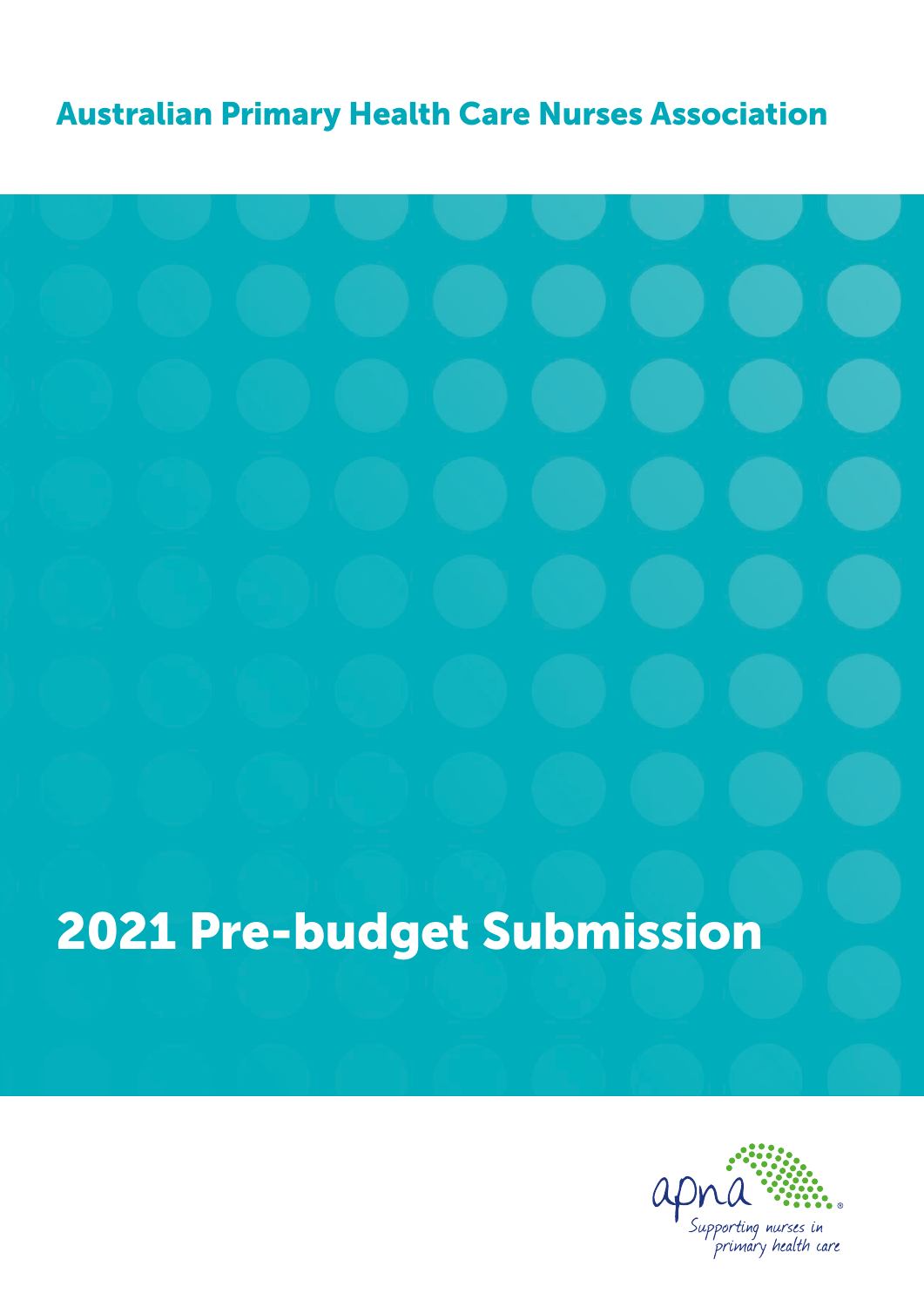The Australian Primary Health Care Nurses Association (APNA) is the peak professional body for nurses working in primary health care. APNA champions the role of primary health care nurses; to advance professional recognition, ensure workforce sustainability, nurture leadership in health, and optimise the role of nurses in patient-centred care.

APNA has strong solutions to contribute to a healthier Australia.

- Next generation nurses will promote primary health care as a future career option for student nurses;
- Powerful data will inform primary health care research and policy-planning;
- Rebrand, revamp and retain will enrich the primary health care workforce with a diverse range of new nurses.
- Keeping Australia healthy in a post-Covid-19 era highlights key lessons from the pandemic and Royal Commission into Aged Care

All these proposals help deliver a healthier Australia through best practice primary health care nursing.

#### Next Generation Nurses \$24.2M over 4 years

#### A springboard to a great career

With the predicted shortfall of nurses, increasing rates of chronic disease and an ageing population, Australia needs more primary health care nurses. The building blocks now exist to establish a national system providing student placements in primary health care, influencing their future career choices. The system can increase the number of placement opportunities for undergraduate and postgraduate students by 8,000 placements nationally in metro, urban, rural and remote settings.

#### Powerful Data \$5.4M over 10 years

#### Today's research informing tomorrow's policy

Nurses are the largest health workforce but the work they do in primary health care is absent from national datasets. APNA's Workforce Survey of Australia's largest primary health care workforce can be expanded to contribute comprehensive data to inform six national health strategies and priorities.

#### Rebrand, Revamp, Retain \$7.2M over 4 years

#### Where great nurses go to do more.

A campaign to show how diverse and challenging a career in primary health care nursing can be will attract new student nurses, more men and more culturally and linguistically diverse Australians. This will support a primary health care workforce that better reflects the diverse and contemporary needs of Australian communities.

#### Keeping Australia Healthy

APNA calls on the Commonwealth Government to respond to a number of key lessons from the COVID-19 pandemic and issues highlighted by the Royal Commission into Aged Care including policy reform around funding models and workforce skills mix.

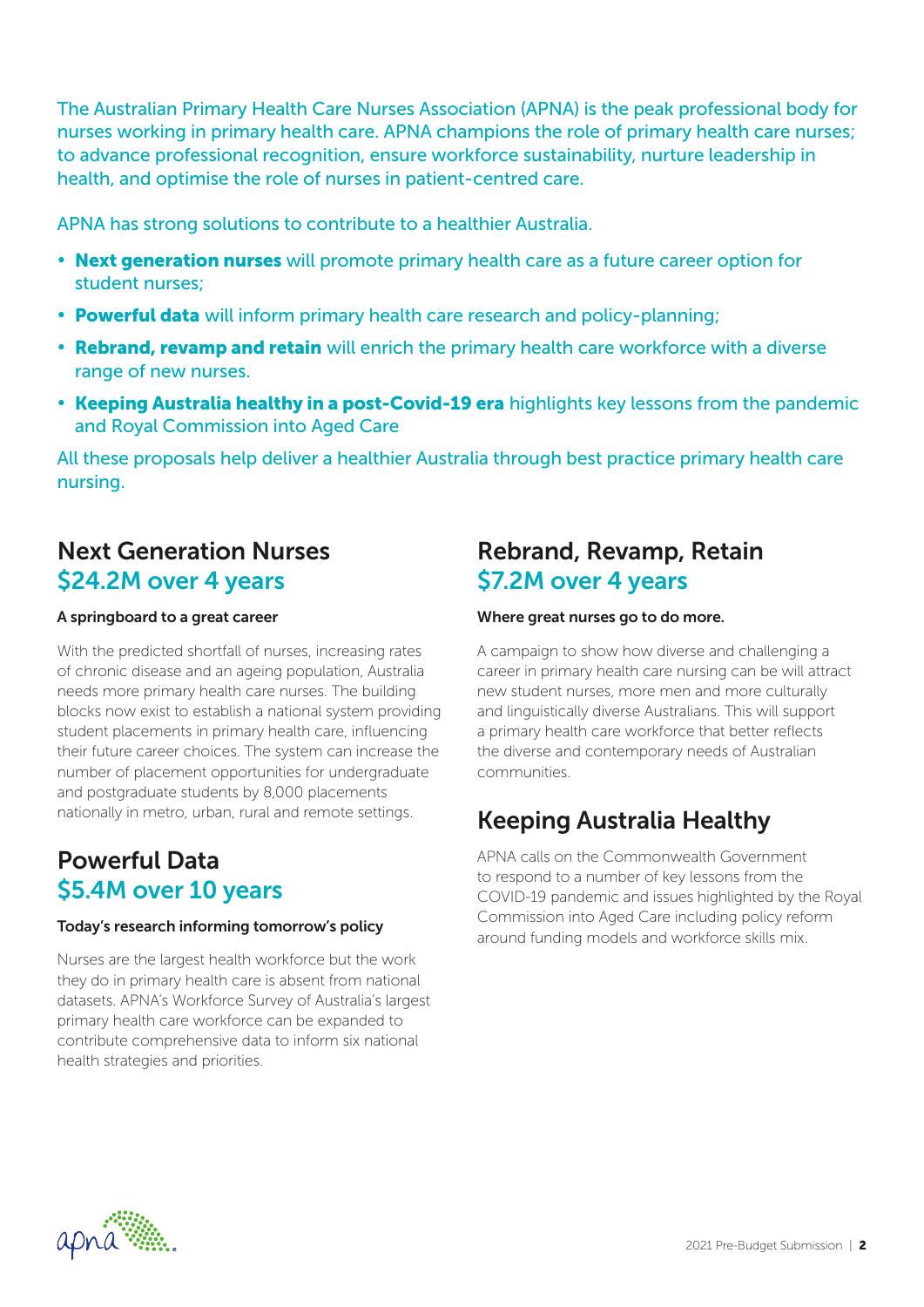# Next Generation Nurses

#### Invest \$24.2m Over 4 Years in a New Generation of Primary Health Care Nurses

- Establish a national primary health care nursing placement system for undergraduate and postgraduate students
- Create 8,000 primary health care nursing placement opportunities nationally in metropolitan, urban, rural and remote communities

#### The Problem

Nurses cannot graduate without completing a mandated number of clinical placement hours (800 hours for a registered nurse) and more than 17,000 undergraduate nursing students graduate each year. Placements are generally harder to source in primary health care so most nursing students do not experience primary health care as part of their studies. This results in fewer nursing students choosing primary health care nursing as a profession.

APNA, in consultation with universities, TAFEs, PHC employers, Rural Workforce Agencies and other professional peak groups, will build on this model to develop a flexible online primary health care placement system.

APNA's extensive primary health care nursing database can provide 8,000 additional nursing placements and match nursing students to high-quality placements with experienced registered nurses and nurse practitioners.

Prior to COVID-19, placements were increasingly difficult to secure due to significant demand. The impact of COVID-19 has exacerbated this, creating a backlog in placements. This could result in students being unable to complete their course, graduate and enter the workforce.

#### The Solution

An online national placement system, capitalising on APNA's database and experience, will provide a greater number of clinical placement options for students. It will provide students with practical experience of primary health care nursing and increase capacity in primary health care.

APNA has experience running placement programs with Monash

University including placing 175 students in 2020 with multiple primary health care providers during the COVID-19 pandemic. The project design ensures quality placements with continuous evaluation and support of student and supervising nurse.

*"I was able to learn so much more at a GP clinic and perfect some clinical skills a lot more than I would have been able to in a hospital where your buddy nurse is generally very busy and you aren't given as many learning opportunities.* 

*"Hospitals are great for time management and learning to work in a team but I found that having 1:1 learning allowed me to practise my actual clinical skills and to take in more knowledge."* 

Monash student on placement at Yarra Valley Clinic

Such a system would be able to help match prospective graduate students with a range of placement opportunities using criteria such as location. This would provide students with an opportunity to experience primary health care settings in a range of urban, regional, rural or remote settings.

Nursing supervisors will have access to a support service to ensure the facilitation of quality student placements. The service will include a comprehensive supervisor training package and regular access to support service staff for personalised advice and support.

Both supervisors and students will have the ability to rank their placement experience via the online placement platform. The data will

be used by the support service team to work with placement providers and supervisors to enhance their placement experiences.

Cost is a barrier to regional nursing placements as students must pay their own expenses.

*Continued next page*

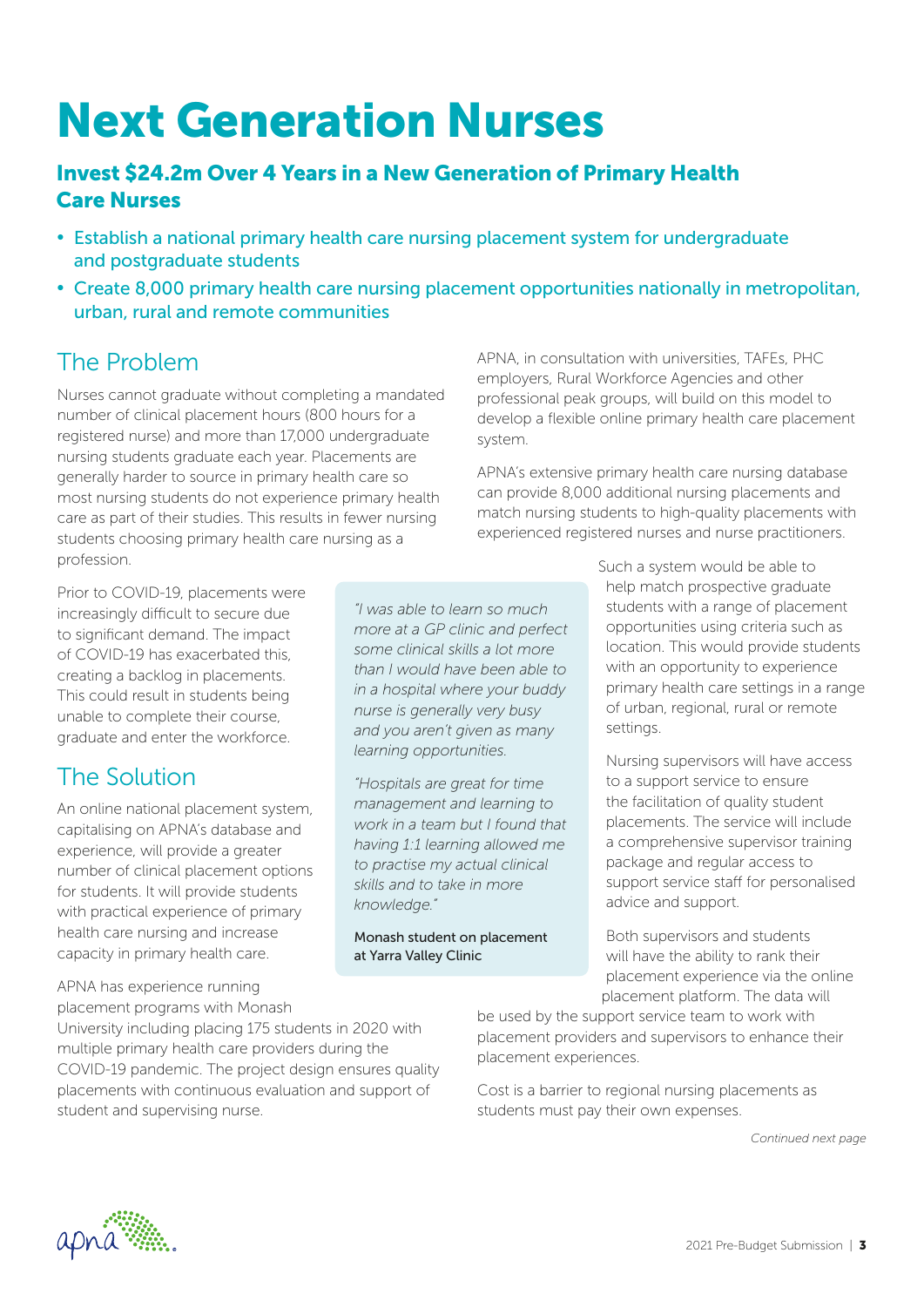#### Next Generation Nurses

Given that medical students have regional placement travel and accommodation costs covered, APNA believes this opportunity should be extended to nursing students and has included rural placement financial support as part of this placement system model.

The placement system will assist in addressing current and future nurse workforce shortages, securing a

pipeline of next generation nurses equipped with broad skillsets able to serve communities across Australia including in rural and remote areas.

This meets the objectives of the Australian Government's Long Term National Health Plan to make the Australian health system the best in the world.



APNA has also recently teamed up with the NSW Rural Doctors Network (NSWRDN) and Health Workforce Queensland to explore opportunities to attract and retain nurses in rural and remote locations.







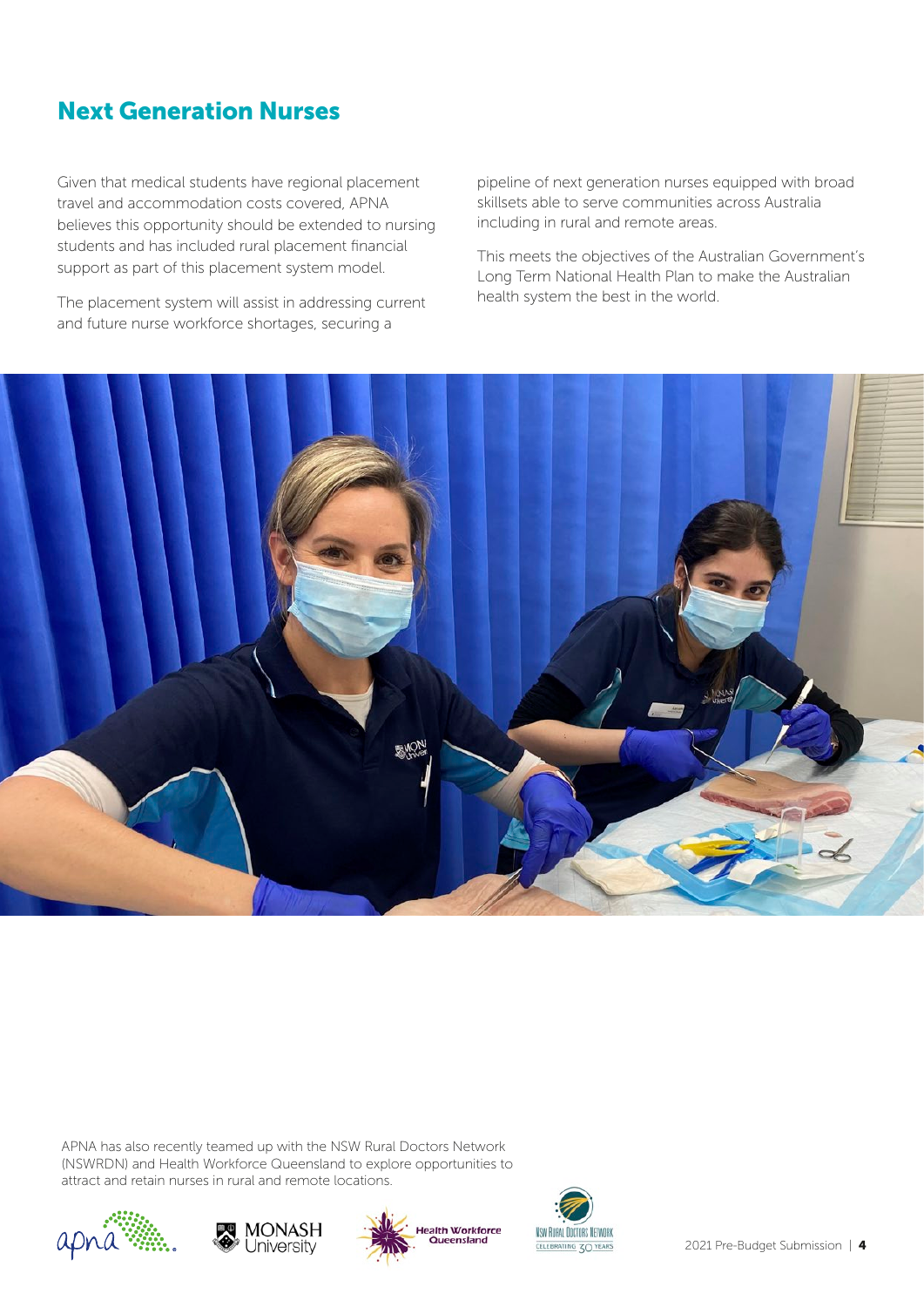# Powerful Data

#### Invest \$5.4M Over 10 Years to Inform Future Policies

• Increase the amount of reliable data on Australia's largest primary health care workforce

The Solution

• Contribute comprehensive data to six national health strategies

#### The Problem

The 82,000 nurses working across Australia are the largest workforce in primary health care but the scope of work they do is absent from current national datasets. This limits effective policy making and the ability to fully utilise their skills to the benefit of the health system and the community.

Robust longitudinal data on this workforce is needed to inform strategy that will underpin the Primary Health Care 10 Year Plan, Nursing 2030 Strategy, Aged Care Workforce and broader population health workforce strategies.

*"Today's research is tomorrow's health care."* 

Pillar Four, Australian Long-Term National Health Plan

report."

Funding would allow APNA and Monash University to establish a collaborative partnership to strengthen the existing survey and deliver a decade of quality data and insights on primary health care nurses.

This dataset can inform current and future health workforce planning and contribute to and expand the scope of the National Primary Heath Care Data Asset.

APNA has collected data on the primary health care nursing workforce via an Annual Workforce Survey since 2004. It has a data collaboration agreement with the Australian Institute of Health and Welfare (AIHW) and the collaboration has resulted in the 'A profile of PHCN

It would make a significant contribution to the primary health care nursing evidence base. This is more important than ever as the country builds capacity and reliance on primary health care.

Reliable and robust data will contribute to policy initiatives and reforms including the Primary Health Care 10 Year Plan; the National Preventive Health Strategy; the Stronger Rural Health Strategy; the Aged Care Workforce Strategy; and Nurse 2030 Workforce Strategy.

A fully-funded annual survey would better inform strategies to expand the primary health care nurse workforce and increase workforce satisfaction and retention.

#### APNA Workforce Survey 2019

For primary health care nurses

This solution will be delivered in partnership with Monash University and is supported by QUIT and NSW RDN.

AUSTRALIAN PRIMARY HEALTH CARE NURSES ASSOCIATION







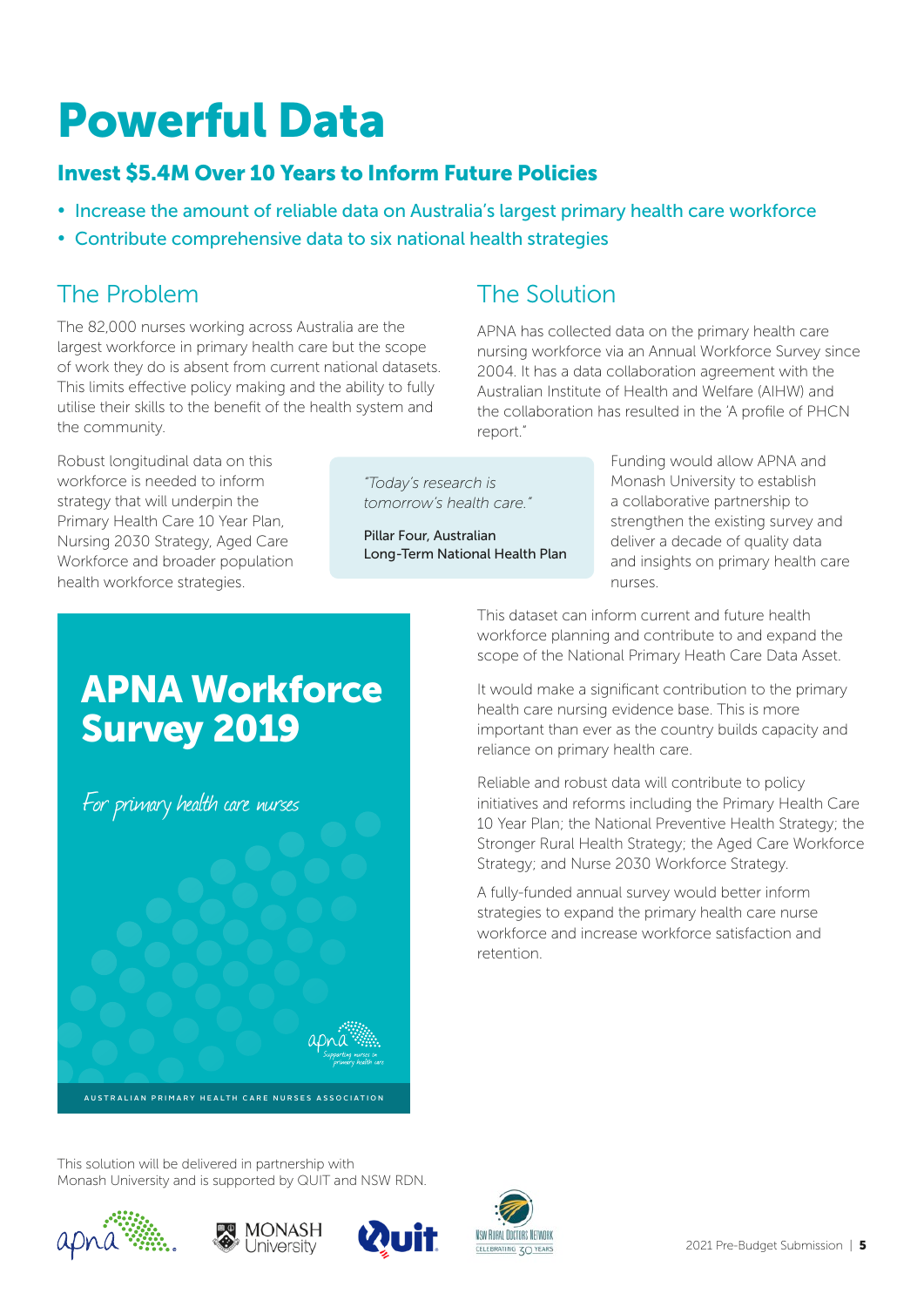# Rebrand, Revamp, Retain

#### Invest \$7.2M Over 4 years on a National Campaign to Recruit Nurses to Primary Health Care

- Rebrand primary health care nursing to retain current members of workforce
- Broaden the diversity of the workforce to better meet Australia's myriad community and health needs.

#### The Problem

The health system needs to attract new nurses, particularly from under-represented groups, to primary health care to offset a looming shortage. This is vital if the primary health care workforce is to be able to deal with the rising number of ageing Australians of differing linguistic and cultural backgrounds.

Nursing needs a makeover. Primary health care nursing has expanded into areas of practice that have traditionally or historically been assumed to be the responsibility of other medical professionals. Outdated perceptions need to be corrected. Attitudes by other health professionals and employers about the role of primary health care nurses limit the ability of nurses to work to their full scope of practice.

#### The Solution

APNA has developed a marketing campaign concept built on the findings of the Annual Workforce Survey and APNA's Career and Education Framework. The campaign aims to illustrate the varied and extensive skillset of a

primary health care nurse and the rewarding career that can be provided in primary health care.

APNA works with nurses on the ground and can provide the people and stories for a national campaign. This could highlight the incredible diversity of work a primary health care nurse does, in a range of settings from rural and remote to busy city community centres or a prison.

Showcasing the benefits and rewarding career of primary health care nursing may draw younger nurses to the profession as well as new groups, such as men and Australians from culturally and linguistically diverse groups, who may not have considered it as an option. This will put the workforce in a better position to meet Australia's diverse community and health needs.

Increasing the profile of primary health care will also keep the current workforce motivated and in a position to provide leadership to a new generation. In the long term, the campaign will contribute towards addressing the impending nurse workforce shortage and the objectives of the government's 10-year health plan.



This campaign concept is supported by DANA and ACNP.





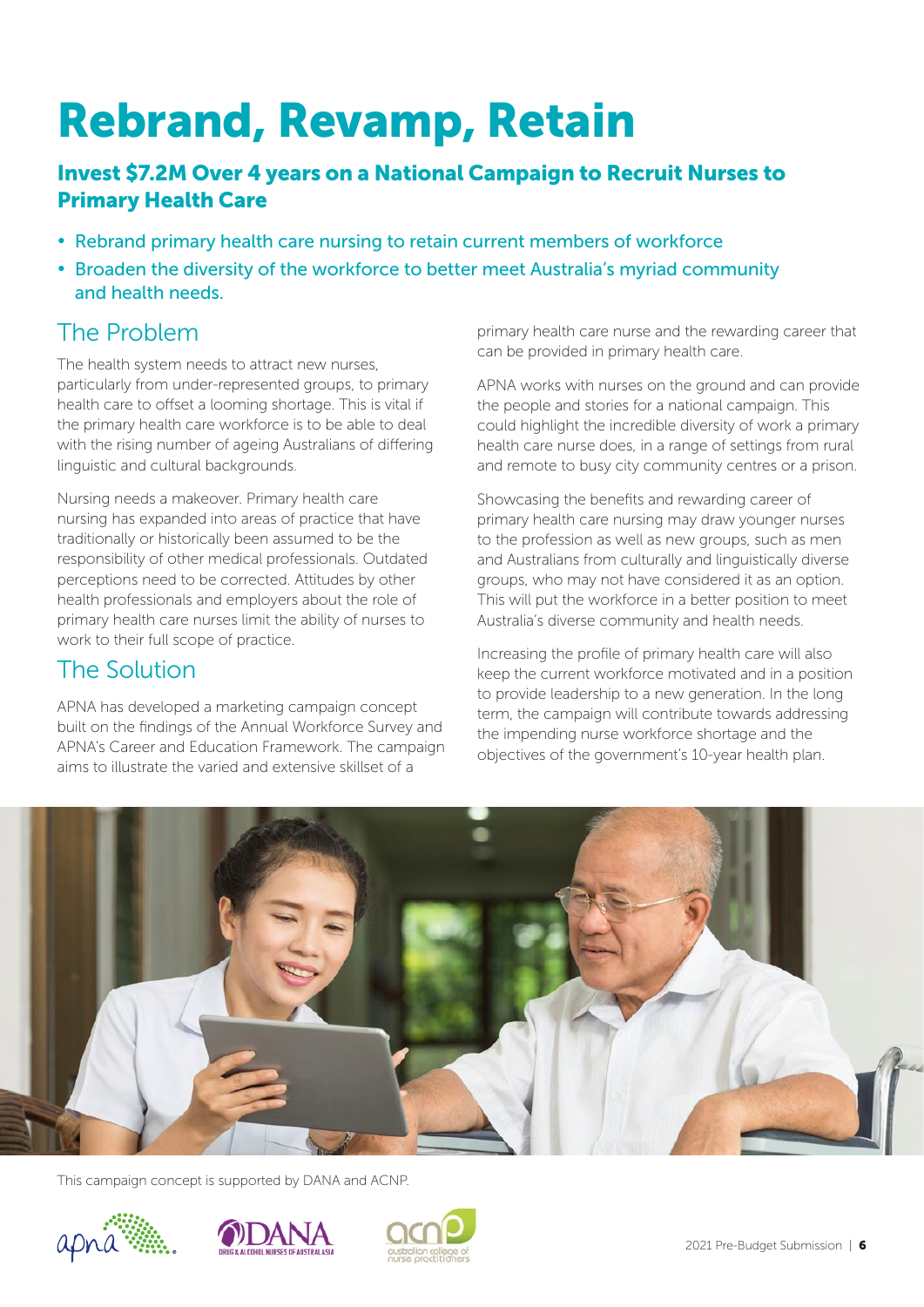### Keeping Australia Healthy in a Post-COVID-19 Era

- A blended funding model is needed in general practice one that includes bundled payments for preventative health activities; flexibility in the way care is delivered (face to face, in-home and virtual); incentivises comprehensive data management activities and ensures integration with the broader health system.
- A mandated appropriate skill-mix in aged care settings which considers staff requirements in relation to patient needs.
- The primary health care nursing curriculum needs to be strengthened so that university and college students acquire the right experience and skills.

A year ago, hospitals were overwhelmed, borders slammed shut and governments scrambled to protect their communities from COVID-19. But in the midst of this fast-moving crisis, even during a pandemic of unprecedented scale, frontline workers like primary health care nurses were losing their jobs.

In March 2020, as Australia shut down to halt the spread of COVID-19, 29 percent of APNA's members reported they had had their hours reduced as patients fearful of contracting COVID-19 avoided health services. Seven percent said they had lost their jobs.

Primary health care nurses are trained to adapt. So when telehealth — 10 years in the making — was rolled out in just 10 days, nurses embraced the technology. Health Minister Greg Hunt called the scheme a "revolution in health".

As Australia combatted the pandemic, there were signs of improvement for primary health care nurses, with nurses getting access to some telehealth items and patients returning to practices.

But the risk of further cuts remains. In APNA's August survey of its members, 15 percent reported their hours had been reduced and nearly 20 percent said their employers had discussed a potential further loss of hours or job termination.

#### The Problem

Under the current funding system, a nurse must provide services "for and on behalf of" a doctor so that a practice can bill the MBS. While nurse telehealth access was welcomed it is limited to a few MBS item numbers despite the breadth of roles and tasks undertaken by nurses.

Australia's healthcare system is expanding exponentially as a result of a growing population and increases in acute and chronic health conditions. Limited access to telehealth could result in reduced access to health care, particularly for vulnerable patient groups. It is critical that the primary health care system is staffed and equipped appropriately and adequately to encourage sustainability of primary health care workers to meet patient needs.

#### The Solution

A blended funding model is needed in general practice — one that includes bundled payments for preventative health activities; flexibility in the way care is delivered (face to face, in-home and virtual); incentivises comprehensive data management activities and ensures integration with the broader health system.

Not every patient needs to see a doctor every time they visit the practice. Many patients can and are managed by the nurse as part of the healthcare team. This includes chronic disease management, lifestyle and self-care support visits, immunisation, dressings, and care coordination catch-up.

*Continued next page*

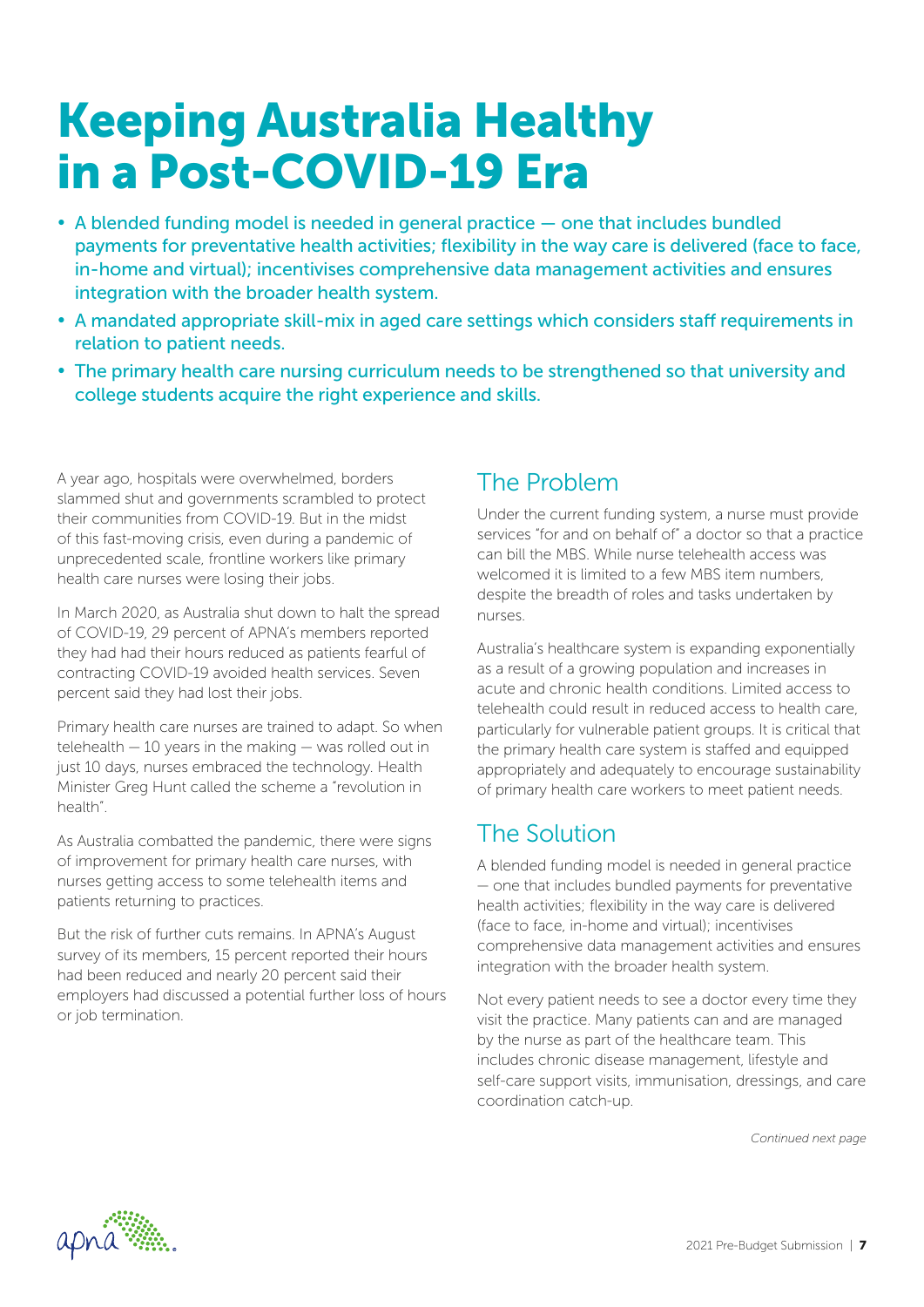#### Keeping Australia Healthy in a Post-COVID-19 Era

Telehealth has the power to bring a nurse into every Australian home. Telehealth needs to become the new normal so patients have a choice in how they access health care.

Widespread use of adequately funded bundled payments for people with or at risk of chronic complex health issues could better support team-based care and enable nurses to use their full range of skills. This systematic approach to preventative health can contribute to alleviating the burden on hospitals, facilitate a more

sustainable business model for general practice and ultimately reduce the financial burden on the health system.

The Australian Government has recognised change is required. It has appointed a Primary Health Care Reform Steering Group to oversee the development of a National 10-Year Primary Health Care Plan and look at how we can tailor our health system to be more personcentred, integrated, efficient and equitable.

Funding model reform will be essential to achieving this.



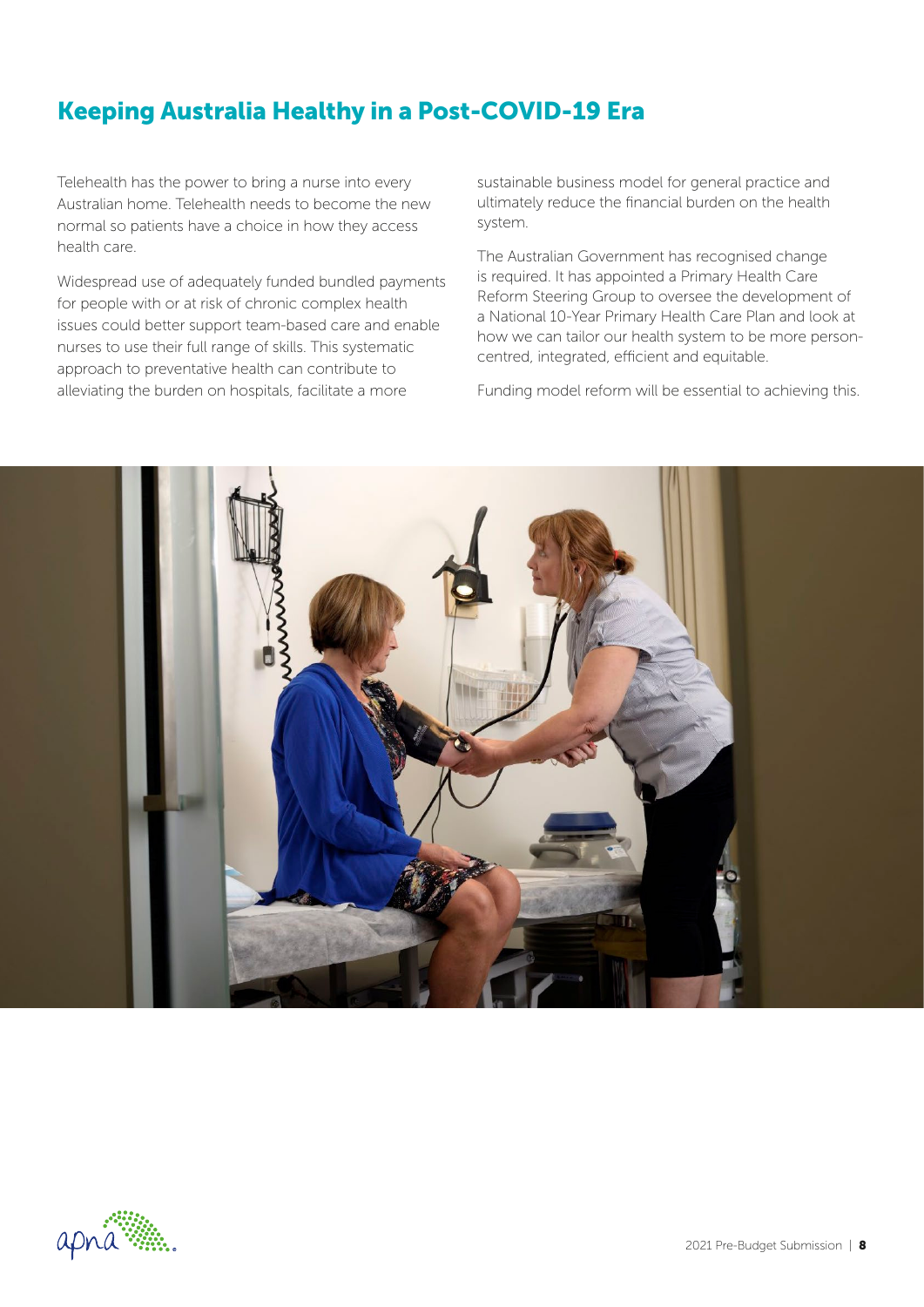#### The Special Case of Aged Care

#### The Problem

The Royal Commission into Aged Care has highlighted evidence that suggests workforce issues have contributed to substandard care within the aged care sector. These include challenges in attracting, training and retaining nurses. This has resulted in workforce pressures such as limited trained workers and inadequate staffing levels which have impacted care standards for older Australians.

This has been amplified during the past year as many older Australians in aged care facilities found themselves at risk of COVID-19 – and a number succumbed to the virus.

Practical policy solutions and reform are needed to ensure Australia's aged care sector is one which is accessible, safe, efficient, integrated and of high quality. This will be particularly important given the predicted increase in Australians accessing aged care services.

#### The Solution

We need a workforce with the right skills to support vulnerable patients in aged care settings. Nurses are integral to patient quality and safety. There is a need for a mandated appropriate skill-mix in aged care settings which considers staff requirements in relation to patient needs.

The primary health care nursing curriculum in tertiary education also needs to be strengthened so that students acquire the right experience and skills to meet the needs of older Australians.

The Royal Commission has highlighted that lack of aged care specific education and training has resulted in clinical and functional knowledge and experience gaps.

Ensuring quality and safety of care and services provided to older Australians requires the current nursing workforce to have access to adequate and ongoing professional development. Support from aged care employers will be critical to ensuring the workforce is upskilled.

The benefits of these reforms are self-evident: higher job satisfaction for aged care nurses through the promotion of sound work conditions and adequate training; and quality care for all older Australians.